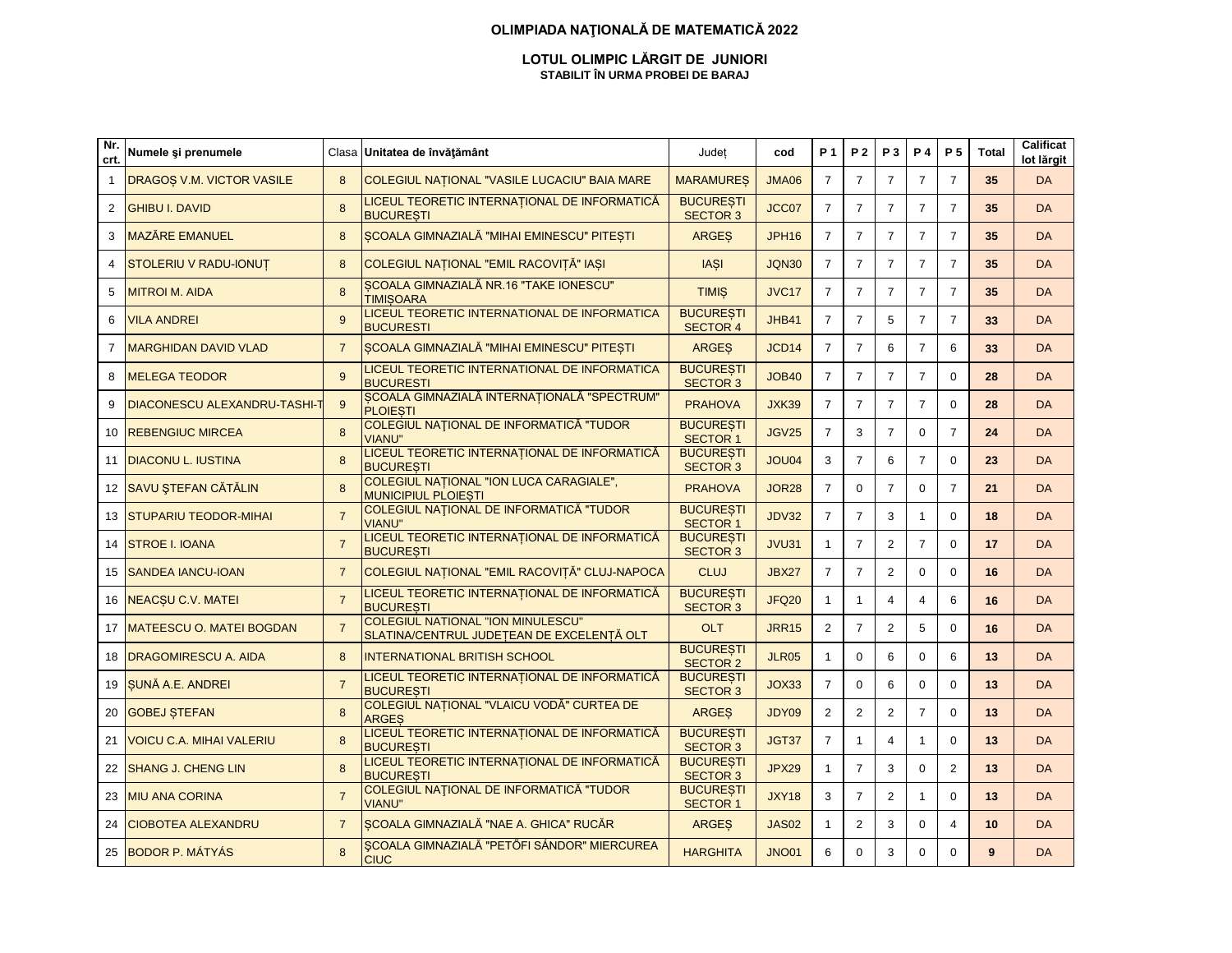# **OLIMPIADA NAŢIONALĂ DE MATEMATICĂ 2022**

### **PROBA DE BARAJ PENTRU SELECŢIA LOTULUI OLIMPIC LĂRGIT DE JUNIORI REZULTATE**

| Nr.<br>crt.     | cod anonimizare | P 1              | P <sub>2</sub> | P 3              | P 4              | P 5            | <b>Total</b> | <b>Calificat</b><br>lot lărgit |  |
|-----------------|-----------------|------------------|----------------|------------------|------------------|----------------|--------------|--------------------------------|--|
| $\mathbf{1}$    | <b>JMA06</b>    | $\overline{7}$   | $\overline{7}$ | $\overline{7}$   | $\overline{7}$   | $\overline{7}$ | 35           | DA                             |  |
| $\overline{2}$  | JCC07           | $\overline{7}$   | $\overline{7}$ | $\overline{7}$   | $\overline{7}$   | $\overline{7}$ | 35           | <b>DA</b>                      |  |
| $\mathfrak{S}$  | <b>JPH16</b>    | $\overline{7}$   | $\overline{7}$ | $\overline{7}$   | $\overline{7}$   | $\overline{7}$ | 35           | <b>DA</b>                      |  |
| 4               | <b>JQN30</b>    | $\overline{7}$   | $\overline{7}$ | $\overline{7}$   | $\overline{7}$   | $\overline{7}$ | 35           | DA                             |  |
| 5               | <b>JVC17</b>    | $\overline{7}$   | $\overline{7}$ | $\overline{7}$   | $\overline{7}$   | $\overline{7}$ | 35           | DA                             |  |
| 6               | <b>JHB41</b>    | $\overline{7}$   | $\overline{7}$ | 5                | $\overline{7}$   | $\overline{7}$ | 33           | DA                             |  |
| $\overline{7}$  | JCD14           | $\overline{7}$   | $\overline{7}$ | $\,6$            | $\overline{7}$   | 6              | 33           | DA                             |  |
| 8               | <b>JOB40</b>    | $\overline{7}$   | $\overline{7}$ | $\overline{7}$   | $\overline{7}$   | $\pmb{0}$      | 28           | DA                             |  |
| 9               | <b>JXK39</b>    | $\boldsymbol{7}$ | $\overline{7}$ | $\boldsymbol{7}$ | $\boldsymbol{7}$ | $\pmb{0}$      | 28           | DA                             |  |
| 10              | <b>JGV25</b>    | $\overline{7}$   | $\mathfrak{S}$ | $\overline{7}$   | $\pmb{0}$        | $\overline{7}$ | 24           | DA                             |  |
| 11              | <b>JOU04</b>    | $\mathbf{3}$     | $\overline{7}$ | $\,6$            | $\overline{7}$   | $\pmb{0}$      | 23           | DA                             |  |
| 12              | <b>JOR28</b>    | $\overline{7}$   | $\mathbf 0$    | $\overline{7}$   | $\pmb{0}$        | $\overline{7}$ | 21           | DA                             |  |
| 13              | <b>JDV32</b>    | $\overline{7}$   | $\overline{7}$ | $\sqrt{3}$       | $\mathbf{1}$     | $\pmb{0}$      | 18           | DA                             |  |
| 14              | <b>JVU31</b>    | $\mathbf{1}$     | $\overline{7}$ | $\overline{2}$   | $\overline{7}$   | $\pmb{0}$      | 17           | DA                             |  |
| 15              | <b>JBX27</b>    | $\overline{7}$   | $\overline{7}$ | $\overline{2}$   | $\pmb{0}$        | $\pmb{0}$      | 16           | DA                             |  |
| 16              | <b>JFQ20</b>    | $\mathbf{1}$     | $\mathbf{1}$   | 4                | 4                | 6              | 16           | DA                             |  |
| 17 <sub>1</sub> | <b>JRR15</b>    | $\overline{2}$   | $\overline{7}$ | $\overline{2}$   | 5                | $\overline{0}$ | 16           | $\mathsf{DA}$                  |  |
| 18              | <b>JLR05</b>    | $\mathbf{1}$     | $\mathsf 0$    | 6                | $\pmb{0}$        | $\,6$          | 13           | DA                             |  |
| 19              | JOX33           | $\overline{7}$   | $\pmb{0}$      | 6                | $\pmb{0}$        | $\pmb{0}$      | 13           | DA                             |  |
| 20              | JDY09           | $\overline{2}$   | $\overline{2}$ | $\overline{2}$   | $\overline{7}$   | $\pmb{0}$      | 13           | DA                             |  |
| 21              | JGT37           | $\overline{7}$   | 1              | 4                | $\mathbf{1}$     | $\pmb{0}$      | 13           | <b>DA</b>                      |  |
| 22              | <b>JPX29</b>    | $\mathbf{1}$     | $\overline{7}$ | 3                | $\mathbf 0$      | $\overline{2}$ | 13           | <b>DA</b>                      |  |
| 23              | <b>JXY18</b>    | 3                | $\overline{7}$ | $\overline{2}$   | $\mathbf{1}$     | $\pmb{0}$      | 13           | <b>DA</b>                      |  |
| 24              | <b>JAS02</b>    | $\mathbf{1}$     | $\overline{2}$ | 3                | $\pmb{0}$        | 4              | 10           | <b>DA</b>                      |  |
| 25              | <b>JNO01</b>    | 6                | $\pmb{0}$      | 3                | $\pmb{0}$        | $\pmb{0}$      | 9            | DA                             |  |